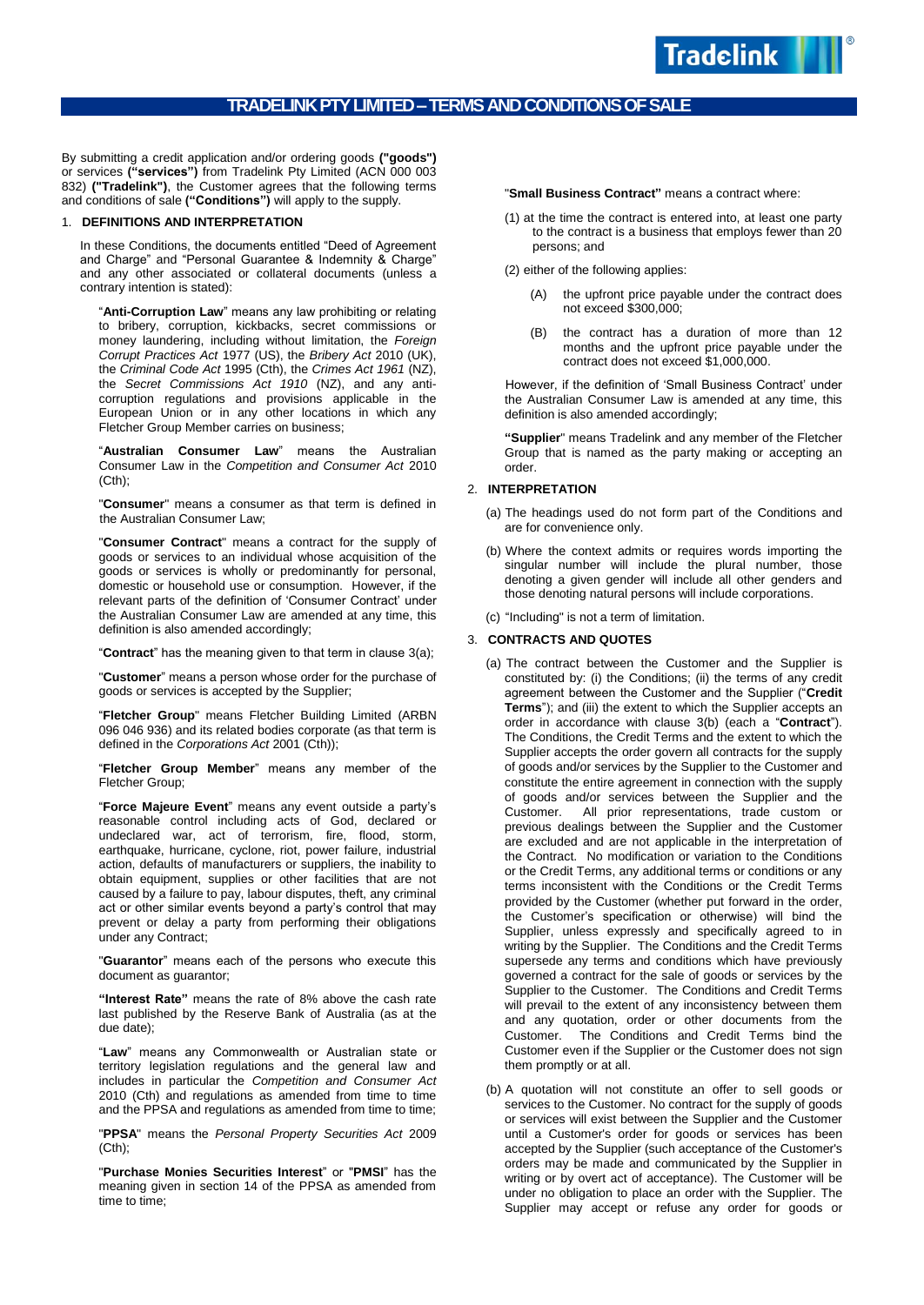

services in its absolute discretion and may make its acceptance of an order conditional upon it receiving a satisfactory credit assessment of the Customer.

- (c) Subject to clause 4, the Supplier may vary the Conditions or Credit Terms by notice in writing to the Customer. If the Contract is a Consumer Contract or a Small Business Contract, then the Customer may consider the variation and, if not acceptable, may elect not to proceed with the purchase of the goods or services ordered before the date of the variation but which are intended to be subject to the variation. If the Contract is not a Consumer Contract or a Small Business Contract, the Customer agrees that goods delivered and services performed and/or ordered after the date of the notice of the variation will be subject to the variation and acceptance of the goods or services or the placing of the order will be deemed to be an acceptance of such varied terms and conditions.
- (d) Should there be any variation to any of the information supplied by the Customer to the Supplier in any credit application or there has been a change of control of the Customer or in the structure or nature of the Customer's business (such as a conversion to or from a company or trust) the Customer will notify the Supplier in writing within 28 days of the variation occurring.
- (e) The Conditions and all obligations under any Contract will be binding on the Customer's personal representatives, successors and permitted assigns and will be for the benefit of the Supplier's successors and assigns.

# 4. **PRICING/PAYMENT**

- (a) Unless otherwise expressly agreed in writing, the amount payable for goods and services will be the price on the Supplier's invoice. The price is exclusive of any freight charges, customs duty and GST or similar taxes, which the Customer will pay in addition to the price at the same time and in the same manner as the price.
- (b) Notwithstanding any prior acknowledgment by the Supplier of the price of goods and services, the prices specified for goods and services may at the Supplier's option be subject to alteration to reflect the Supplier's prices and charges in effect at the time of delivery or performance. Any such price change will only be applicable to Customer orders not yet accepted by the Supplier, provided the Customer is given 30 days prior notice of the price change.
- (c) Any variations in the invoice or contract price as a consequence of currency fluctuations, taxes, customs duty or other imposts will be to the Customer's account. Any such price change will only be applicable to Customer orders not yet accepted by the Supplier, provided the Customer is given 30 days prior notice of the price change.
- (d) The Customer must not assert any right of set off against the Supplier and will pay all amounts owing to the Supplier without deduction.
- (e) Where credit is extended to the Customer, all account invoices and statements will be submitted by the Supplier electronically ("**E-invoice**") to the Customer via the Customer's nominated email address.
- (f) The Supplier will not, generally, send a paper copy of the invoice or statement unless the Customer requests it. The Customer can obtain a paper copy of the invoice or statement by sending a written request to the Supplier. The Customer acknowledges that the Supplier will charge a \$5 service fee for the delivery of paper copies of invoices or statements ("**Service Fee**") and agrees to pay such fee on demand. The Supplier may vary the Service Fee from time to time by written notice to the Customer.
- (g) Where the Supplier submits an E-invoice to the Customer's nominated email address, the E-invoice will be deemed to have been received by the Customer on the date it was sent

unless the Supplier receives a notification that the email did not reach its intended recipient and the records of the Supplier will be conclusive in this regard.

- (h) It is the Customer's responsibility to ensure that the contact information provided to the Supplier is current and accurate including the Customer's nominated email address, which the Supplier will use to submit the E-invoice. The Customer agrees to promptly notify the Supplier of any changes to the Customer's contact information.
- (i) Unless otherwise agreed to by the Supplier, the only accepted means of paying accounts will be by cash, bank cheque, COD or electronic funds transfer.
- <span id="page-1-0"></span>(j) Where payments are made that are not made in accordance with clause 4(i), the Customer will also pay the Supplier an administration fee of 1.25% of the amount so paid, if paid by Visa or Master Card, or administration fee of 2.97% of the amount so paid, if paid by American Express. That fee is agreed to be the liquidated cost of processing that abnormal payment. That fee is payable at the same time as the account to which it relates is due.
- (k) Payments received by the Supplier will be applied first in payment of interest and any costs of and incidental to debt recovery and any amounts payable pursuant to clause [4\(j\)](#page-1-0) and then in reduction of the principal.
- Payments received without remittance advice will be applied first to the oldest balance owing by the Customer.

### 5. **ACCOUNT TERMS**

- (a) Until the Supplier confirms that a credit facility has been granted to the Customer, all goods and services must be paid for on a cash on delivery or performance basis. If a credit facility has been granted, unless otherwise agreed in writing by the Supplier, the Supplier will issue a tax invoice for the goods and services and the Customer will pay for all goods delivered or collected and services performed in any calendar month on or before the last trading day in the following month.
- (b) Credit extended to the Customer for all goods sold and services performed will be made in accordance with the Credit Terms.. In all other respects, the Conditions will apply.
- (c) If the Customer does not pay the Supplier by the due date, the Customer will pay interest on monies due, charged on a daily basis at the Interest Rate from the due date for payment until the actual date of payment. If the Customer has an account with the Supplier, the Supplier may debit the Customer's account monthly or at such other times it chooses for such interest and it will be payable together with the overdue amount. The parties agree that any such interest is a genuine pre-estimate of the loss that will be suffered by the Supplier for late payment.
- (d) The Customer will pay any legal costs (on a full indemnity basis), stamp duties, any bank charges or merchant fees or like charges levied on the Supplier by any banker or other credit provider whose banking or credit card facilities are utilised by the Customer for paying the Supplier any amounts on any account and any other expenses payable of and incidental to the performance or enforcement of or any litigation on any Contract or any credit application or any security documents signed by the Customer or any Guarantor together with any other collection costs and dishonoured cheque fees.
- (e) Despite any other clause in the Contract, the Supplier may without notice alter the Customer's credit limit for any reason at its discretion (including to meet the Customer's then buying needs) or, if the Customer is in breach of a condition of the Contract, withdraw the Customer's credit facilities. The Supplier will notify the Customer of any alteration in the credit limit by notice to that effect in the following monthly account statement. Any credit approval limit noted in this form, any

Effective from 12 July 2017

# A member of the Fletcher Building Group.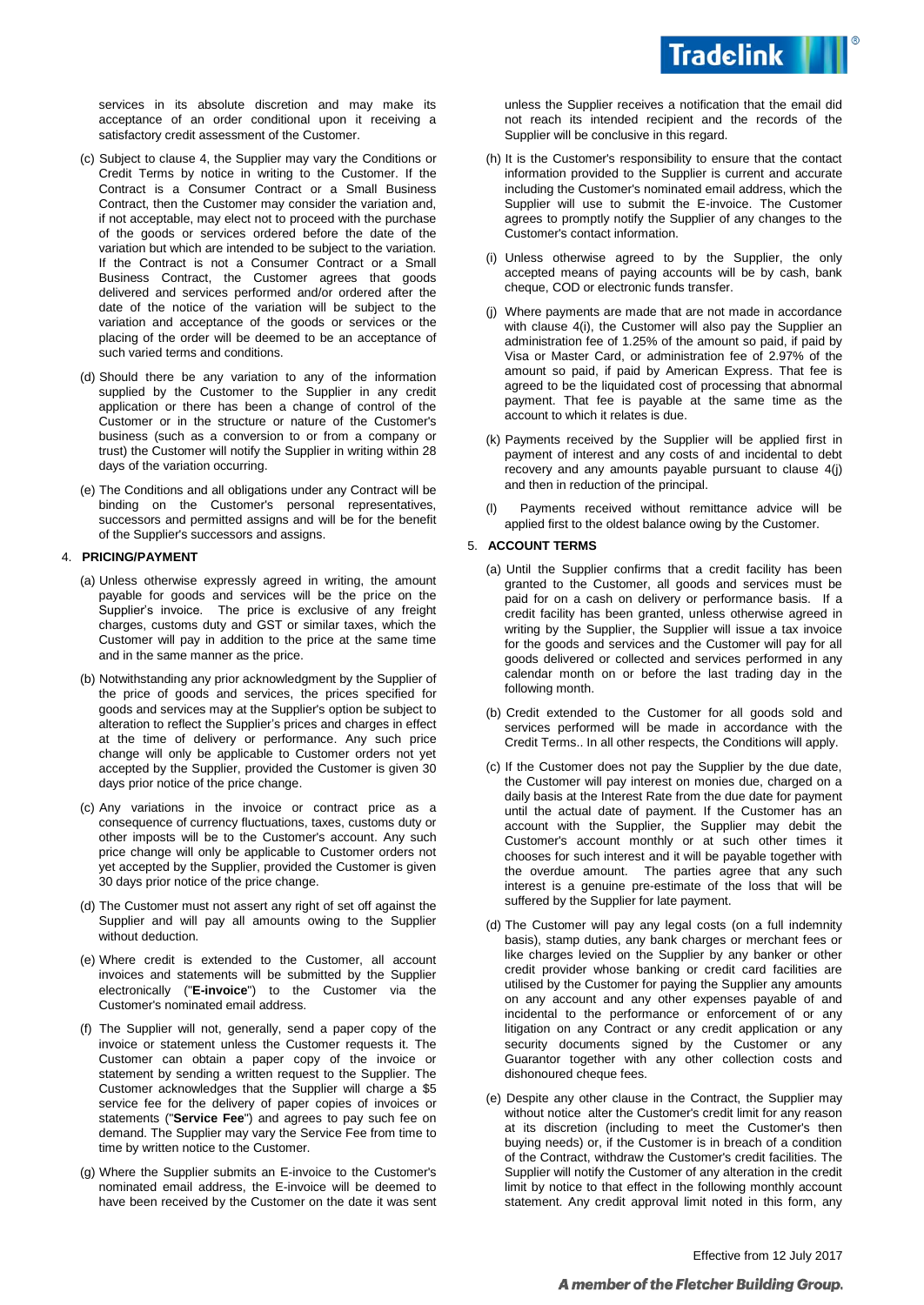

monthly statement or otherwise is for the Supplier's convenience only and does not reflect what may actually be the credit limit of the account at any one time.

- (f) The Customer is liable for all purchases made under its account number and/or account name. It is not the responsibility of the Supplier to confirm authority for the purposes of supplying goods or services to the Customer, its agent(s) or those who the Supplier deems to be its agents. It is the sole responsibility of the Customer to ensure there is no unauthorised use of their account number or name.
- (g) The Supplier may in its absolute discretion charge an annual account keeping fee ("**Account Fee**"). The Account Fee will be equal to 1.0% of the credit limit or such lesser amount as determined by the Supplier. The Supplier may debit the Account Fee to the Customer's account annually in advance or at such other times as the Supplier determines.

### 6. **PERSONAL PROPERTY SECURITIES ACT**

- (a) The Customer agrees that the Conditions may create a PMSI in the goods (and their proceeds) supplied presently and in the future by the Supplier to the Customer and a security interest in the personal property of the Customer.
- (b) The Customer agrees to do all things necessary and execute all documents reasonably required to register the security interests granted by the Customer under the Conditions and to ensure that the Supplier acquires perfected security interests under the PPSA.
- (c) The Customer will, upon demand, pay all of the Supplier's expenses and legal costs (on a solicitor/agent/client basis) in relation to or in connection with the registration of the Supplier's security interests and all other costs associated with protection and enforcement of the Supplier's security interests created by the Conditions or by undertaking an audit under the provisions of the PPSA, or the repossession of the goods the subject of the Conditions or the exercise, enforcement or preservation of any right or interest under the Conditions or any contract that the Supplier has with the Customer.
- (d) This PMSI does not lose its priority as a result of the renewal, refinance, consolidation or restructure of the subject matter of the Conditions and any purchase money obligations.
- (e) The Customer waives its rights under the following provisions of the PPSA, to the extent that it is permitted by Law to:
	- (i) receive a notice of intention of removal of an accession (s95);
	- (ii) receive a notice that the Supplier has determined to enforce its security interest in accordance with land law (s118);
	- (iii) receive a notice of enforcement action against liquid assets (s121(4));
	- (iv) receive a notice of disposal of goods by the Supplier purchasing the goods (s129);

(v) receive a notice to dispose of the goods (s130);

- (vi) receive a statement of account following disposal of the goods (s132(2));
- (vii) receive a statement of account if no disposal of the goods, six monthly (s132(4));
- (viii) receive notice of any proposal by the Supplier to retain the goods (s135(2));
- (ix) object to any proposal by the Supplier to either retain and dispose of the goods (s137(2));
- (x) redeem the goods (s142);
- (xi) reinstate the security agreement (s143); and
- (xii) receive a notice of any verification statement (s157(1) and 157(3)).
- (f) To the extent permitted by the PPSA, the Conditions exclude any provisions of the PPSA which may be excluded in the Supplier's discretion and which would otherwise confer rights on the Customer.
- (g) The Customer further agrees that where the Supplier has rights in addition to those under Part 4 of the PPSA, those rights will continue to apply.
- (h) The Customer's right to possession of goods still owned by the Supplier under the Conditions will cease if:
	- (i) where the Customer is an individual, the Customer commits an act of bankruptcy;
	- (ii) where the Customer is a company, circumstances arise where a receiver, manager, administrator or controller becomes entitled to take possession of any of the Customer's assets, any proceedings are instituted for winding up of the Customer or the Customer enters into a Deed of Company Arrangement;
	- (iii) the Customer ceases or threatens to cease conducting business in the normal manner or applies for deregistration or receives a deregistration notice;
	- (iv) any cheque the Customer provides to the Supplier or any Fletcher Group Member is dishonoured for payment;
	- (v) the Customer fails to comply with any demand for payment issued by the Supplier or any Fletcher Group Member; or
	- (vi) the Customer breaches any of the Conditions and/or is in default of any other agreement between the Supplier or any other Fletcher Group Member and the Customer.

(i)The Customer expressly and irrevocably agrees that, until such time as title in the goods passes to the Customer, the Supplier is entitled to enter any premises where the goods supplied by the Supplier are located to repossess, remove and sell such goods. The Customer (its successors and assigns, including any external manager or administrator) will not object to the Supplier, or its agents, entering any premises for the purpose of this clause and agrees to indemnify and keep the Supplier indemnified in respect of any claims, actions and costs that may arise against the Supplier in relation to the removal, repossession and sale of the goods pursuant to the Conditions including any claims brought by third parties, except to the extent the Supplier has been negligent or breached the Law or the Contract.

- (j) The Customer agrees that repossession and retention of the goods pursuant to the PPSA will only satisfy so much of the monies which may become payable to the Supplier by the Customer as is equivalent to the Supplier's estimation of the market value of the goods as it is at the date of repossession and the repossession and retention will immediately extinguish any rights for interest the Supplier has on the value of the goods recovered.
- (k) Until ownership of the goods passes, the Customer must not give the Supplier a written demand or allow any other person to give the Supplier a written demand requiring the Supplier to register a financing change statement under the PPSA or enter into or allow any other person to enter into the personal property securities register a financing change statement under the PPSA.
- (I) The Customer agrees not to change the Customer name or undertake any changes to any documents that the Supplier has registered, requires to be registered or are capable of being registered without the prior written consent of the Supplier.

## 7. **DEFAULT**

If: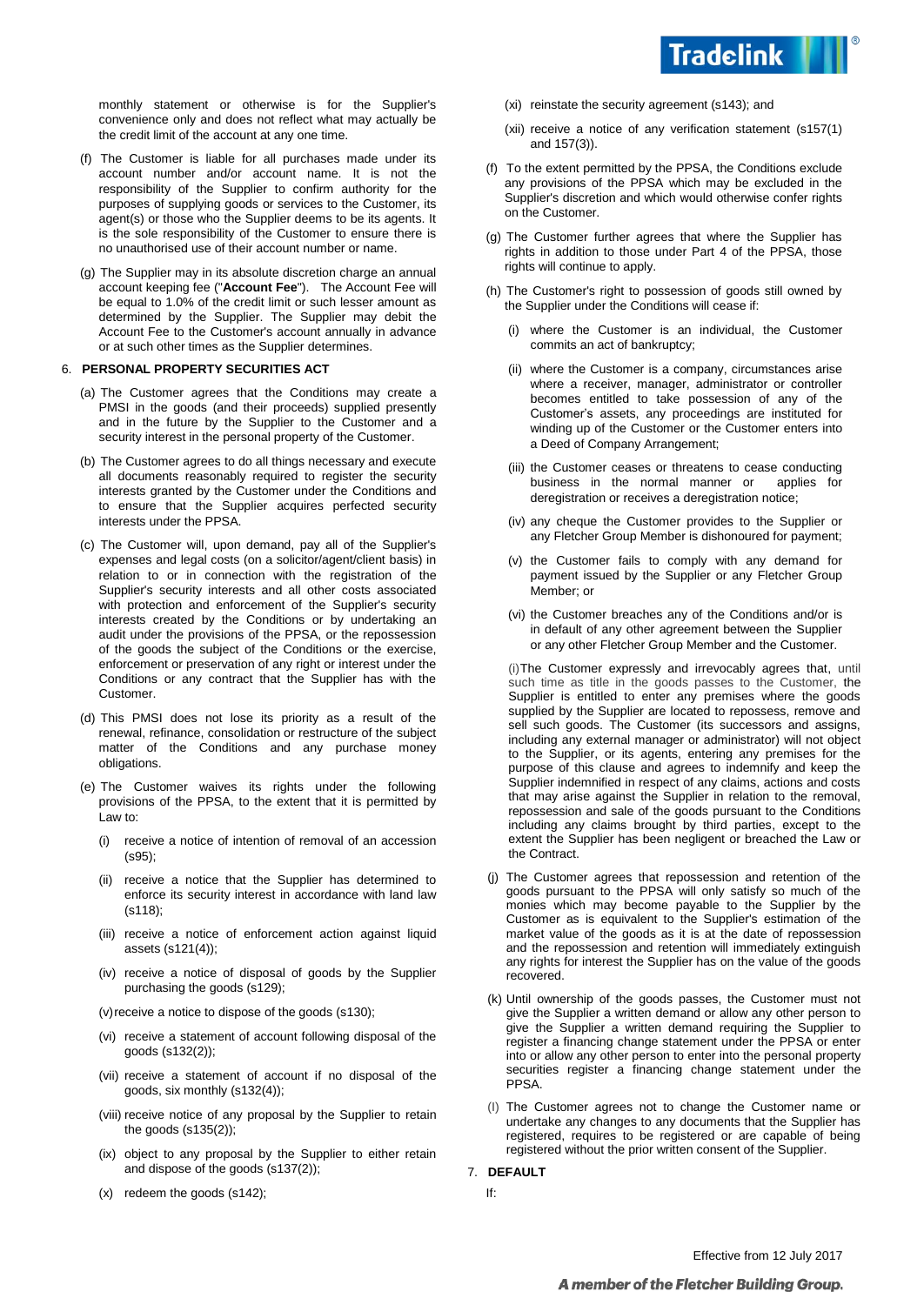

- (a) the Supplier has any reasonable grounds to believe that the Customer may not be able to make due and punctual payment to the Supplier or there is any default or failure by the Customer in making due and punctual payment to the Supplier of any moneys owing by the Customer; or
- (b) the Customer fails to take delivery of the goods; or
- (c) an administrator, liquidator or provisional liquidator or external manager is appointed in respect of the Customer; or
- (d) a receiver, receiver and manager, administrator or controller is appointed in respect of any assets or group of assets of the Customer; or
- (e) the Customer goes into bankruptcy or is wound up; or
- (f) the Customer becomes, admits in writing that it is, or is declared by a court to be unable to pay its debts as and when they fall due; or
- (g) there is a material breach by the Customer of any Contract or agreement between the Customer and any other Fletcher Group Member; or
- (h) contractual performance by either the Supplier or the Customer is delayed or prevented due to any Force Majeure Event;

then:

- (i) all monies payable by the Customer to the Supplier may, at the Supplier's election, become immediately due and payable notwithstanding the due date for payment will not have expired; and
- (j) the Supplier and any Fletcher Group Member may, without prejudice to any other rights it may have, do any or all of the following:
	- (i)suspend or withdraw any credit facilities which may have been extended to the Customer;
	- (ii) immediately terminate or suspend the whole or any outstanding part of any Contract;
	- (iii) withhold any further delivery of goods or performance of services;
	- (iv) in respect of goods already delivered, and which title has not passed to the Customer, enter onto the Customer's premises to recover and resell the goods for its own benefit;
	- (v) recover from the Customer the cost of materials or goods acquired for the purpose of future deliveries of goods or the performance of services;
	- (vi) exercise such rights as are afforded to the Supplier under the PPSA; and
	- (vii) register a default with any credit reference facility.

#### 8. **DELIVERY**

- (a) Goods will be delivered, or deemed to be delivered, when they are delivered to the delivery place nominated by the Customer. If no such address is nominated, then delivery will be deemed to occur at the time when the goods are ready for collection at the Supplier's premises.
- (b) The Customer will pay to the Supplier packing, crating and delivery charges in accordance with the Supplier's current rates as at the date of dispatch. If there is no current rate, then a reasonable delivery charge will be paid by the Customer.
- (c) The Supplier reserves the right to make a reasonable charge for storage if delivery instructions are not provided by the Customer within 14 days of a request by the Supplier for such information.
- (d) The Customer authorises the Supplier to deliver goods to the place nominated by the Customer and to leave the goods at such place whether or not any person is present to accept delivery. The Supplier will not be liable on any basis whatsoever for loss suffered by the Customer after delivery to the nominated delivery place.
- (e) The Supplier will not be obliged to obtain a signed receipt or other acknowledgment from any person at the nominated place

for delivery but if a signed receipt or other acknowledgment is obtained from someone believed by the Supplier to be authorised by the Customer to sign or otherwise take delivery, then such signed receipt or other acknowledgement will be conclusive evidence of the Customer's acceptance of the goods delivered.

- (f) Any times quoted for delivery are estimates only and the Supplier will not be liable to the Customer for any failure to deliver or for delay in delivery of goods or performance of services occasioned by any cause whatsoever whether or not beyond the control of the Supplier.
- (g) The Customer will not be relieved of any obligation to accept or pay for goods or services by reason of any delay in delivery or performance.
- (h) The Supplier reserves the right to deliver goods by instalments and each instalment will be deemed to be sold under a separate Contract. Failure to deliver any instalment, or deliver any instalment on time, will not entitle the Customer to repudiate the Contract in whole or in part.

### 9. **PROPERTY AND RISK**

- (a) Risk in the goods ordered by the Customer will pass to the Customer as soon as they are collected from the Supplier's premises, or delivered by the Supplier to the Customer's nominated delivery location or to the Customer's agent.
- (b) Property in and title to the goods will not pass to the Customer until those goods and all other amounts owed to the Supplier by the Customer have been paid for in full and until then:
	- (i) the Customer will hold the goods as fiduciary and bailee for the Supplier;
	- (ii) the goods must be stored separately and in a manner enabling them to be identified as goods of the Supplier and cross-referenced to particular invoices and the Customer acknowledges that if it should process or mix the goods with other products or items such that the goods are no longer separately identifiable then the Customer and the Supplier will be owners in common of the new product;
	- (iii) the Customer may sell the goods in the ordinary course of its business as bailee for the Supplier and will hold the proceeds of sale in a separate account on trust for the Supplier and account to the Supplier for those proceeds; and
	- (iv) the Supplier may require the Customer to return the goods to it on demand and may enter upon the premises of the Customer to inspect or repossess the goods.
- (c) The Customer will insure the goods against theft or any damage until such goods have been paid for or until they are sold by the Customer whichever occurs first and the Supplier will be entitled to call for details of the insurance policy. Excluding Consumer Contracts and Small Business Contacts, if the Customer does not insure the goods or fails to supply details of its insurance policy, the Customer will reimburse the Supplier for the cost of any insurance which the Supplier may reasonably arrange in respect of the goods supplied to the Customer.

#### 10. **SPECIAL ORDERS AND SPECIFICATIONS IN GENERAL**

The Customer warrants to the Supplier that all drawings and specifications and other design information provided to the Supplier for the manufacture of special orders or tooling are accurate and correct in all respects and do not infringe upon the intellectual property rights of any third party including any copyright, patents, designs or trademarks of a third party.

### 11. **RETURN OF GOODS - CONSUMERS**

If the Customer is a Consumer, the provisions of this clause 11 apply:

- (a) Unless agreed in writing by the Supplier, the Supplier will not accept the return of goods. Goods accepted for return by the Supplier may attract a charge to recover restocking and repackaging charges. The amount of this charge will be determined by the Supplier and recoverable from the Customer.
- (b) The proof of purchase from the Customer must accompany all

# A member of the Fletcher Building Group.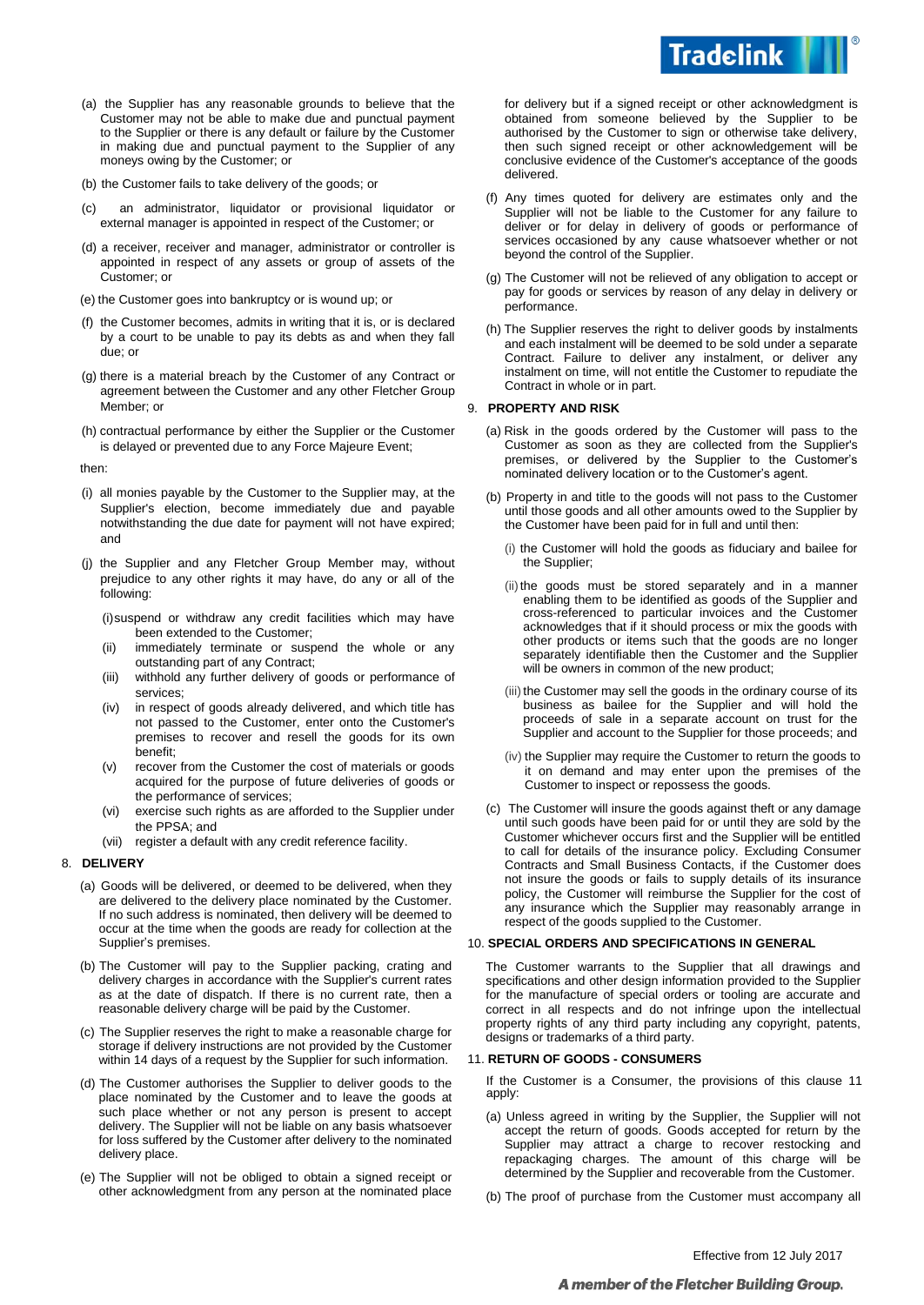

goods returned to the Supplier.

- (c) The goods and services come with guarantees that cannot be excluded under the Australian Consumer Law. The Customer is entitled to a replacement or refund for a major failure and to compensation for any other reasonably foreseeable loss or damage in accordance with the Australian Consumer Law. The Customer is entitled to have the goods repaired or replaced if the goods fail to be of acceptable quality and the failure does not amount to a major failure. The Customer is entitled to have services re-supplied or be paid for the cost of having the services re-supplied if the services do not comply with the guarantees.
- (d) The guarantees under the Australian Consumer Law are given by the Supplier.
- (e) If the Customer believes the goods or services do not comply with the statutory guarantees, they must contact the Supplier and the parties may make arrangements for the return of the goods. Any returned goods must be accompanied by proof of purchase. If the Supplier agrees that the goods or services do not comply with the statutory guarantee the Supplier will refund the costs of returning the goods to the Supplier and, in all other respects, act in accordance with its obligations under the Australian Consumer Law.
- (f) Subject to clause 11(d), all other terms, representations, warranties, guarantees and conditions that might otherwise be granted or implied by Law are expressly excluded to the maximum extent permitted by Law, unless agreed by the Supplier in writing. The Supplier does not exclude, restrict or modify any liability that cannot be excluded, restricted or modified except to a limited extent, as between the Supplier and the Customer by Law.

#### <span id="page-4-0"></span>12. **RETURN OF GOODS (NON CONSUMERS)**

If the Customer is not a Consumer, the provisions of this clause [12](#page-4-0) apply:

- (a) Unless agreed in writing by the Supplier, the Supplier will not accept the return of goods. Goods accepted for return by the Supplier may attract a charge to recover restocking and repackaging charges. The amount of this charge will be determined by the Supplier and debited to the credit account of the Customer.
- (b) The proof of purchase from the Customer must accompany all goods returned to the Supplier.
- (c) All claims for the Supplier's failure to comply with the Customer's order whether due to shortfall, defect, incorrect delivery or otherwise must be made by giving written notice to the Supplier within fourteen (14) days from the date of delivery of goods or performance of services. If the Customer fails to provide such notice then the Customer will be deemed to have accepted the goods and services.
- (d) All terms, representations, warranties and conditions that might otherwise be granted or implied by Law are expressly excluded to the maximum extent permitted by Law, unless the Supplier agrees in writing. The Supplier does not exclude, restrict or modify any liability that cannot be excluded, restricted or modified except to a limited extent, as between the Supplier and the Customer by Law.
- (e) The Supplier's liability for breach of a non-excludable condition or warranty is limited at the Supplier's option, to any one of the following:
	- (i) the replacement of the goods or the supply of equivalent goods;
	- (ii) the repair of the goods;
	- (iii) the payment of the cost of providing replacement goods or of acquiring equivalent goods;
	- (iv) the payment of the cost of having the goods repaired; or
	- (v) in the case of services, the re-supply of the services or paying for the cost of re-supplying the services.
- (f) Neither the Customer or Supplier are liable to the other for:
	- (i) any loss, cost, damage or expense to the extent that it is for indirect, special, economic or consequential loss, where consequential loss means any loss, cost, damage or expense beyond the normal measure and beyond that which every plaintiff in a like situation would suffer; and
	- (ii) any loss of revenue, business or profits of any nature whatsoever, loss of expected savings, loss of chance or business opportunity, business interruption, loss or reduction of goodwill or damage to reputation or any loss of value of intellectual property.

# 13. **INDEMNITY**

The Customer indemnifies the Supplier for any loss, cost, damage or expense suffered by the Supplier arising from any failure to install the goods in accordance with their applicable installation instructions and manuals provided with the goods or to operate the goods in accordance with their applicable operation instructions and manuals provided with the goods, or in connection with the negligence of the Customer including in relation to the installation or operation of the goods.

### 14. **PRIVACY**

- (a) The Customer acknowledges and agrees that the Supplier may collect personal information and credit information about the Customer and its directors, officers, partners and the Guarantors (each a "**Relevant Party"**).
- (b) The Supplier's Privacy Policy, Credit Reporting Policy and Statement of Notifiable Matters ("**Supplier's Policies**") are available on its website or upon request to the Supplier and form part of these Conditions.
- (c) The Supplier's web site may be hosted, or some data may be stored, overseas for reasons of uniformity and convenience for the Fletcher Group. All personal information and credit information derived from Australia will still be treated in accordance with the Supplier's Policies while being stored overseas.
- (d) In accordance with the Supplier's Policies, the Customer agrees that the Supplier may use or disclose information to the Fletcher Group and to third parties for the purpose of providing the goods and services, providing information about goods and services; sending information on the Fletcher Group and its services; performing the Fletcher Group's administrative and marketing operations; complying with legislative and regulatory operations; complying with legislative and regulatory requirements or as otherwise permitted or authorised by Law; considering any other application the Customer may make to the Supplier or any other Fletcher Group Member; managing the Supplier's rights and obligations in relation to external payment systems, e.g. credit card schemes and debit payment schemes; conducting market research or customer satisfaction research; developing, establishing and administering arrangements (including rewards programs) with other organisations in relation to the promotion, administration and use of any of the Fletcher Group's goods and services; and developing and identifying products and services that may interest the Customer.
- (e) The Customer warrants to the Supplier that it has obtained the consent of each of the Relevant Parties to the collection, use and disclosure of their personal information and credit information by the Supplier in accordance with this clause 14 and the Supplier's Policies.

# 15. **FITNESS FOR PURPOSE**

If:

- (a) the Customer is not a Consumer; and
- (b) the Contract is not a Consumer Contract or a Small Business Contract,

then the Customer agrees that:

- (c) it does not rely on the skill or judgement of the Supplier in relation to the suitability of any goods for a particular purpose; and
- (d) any advice, recommendation, information or assistance provided